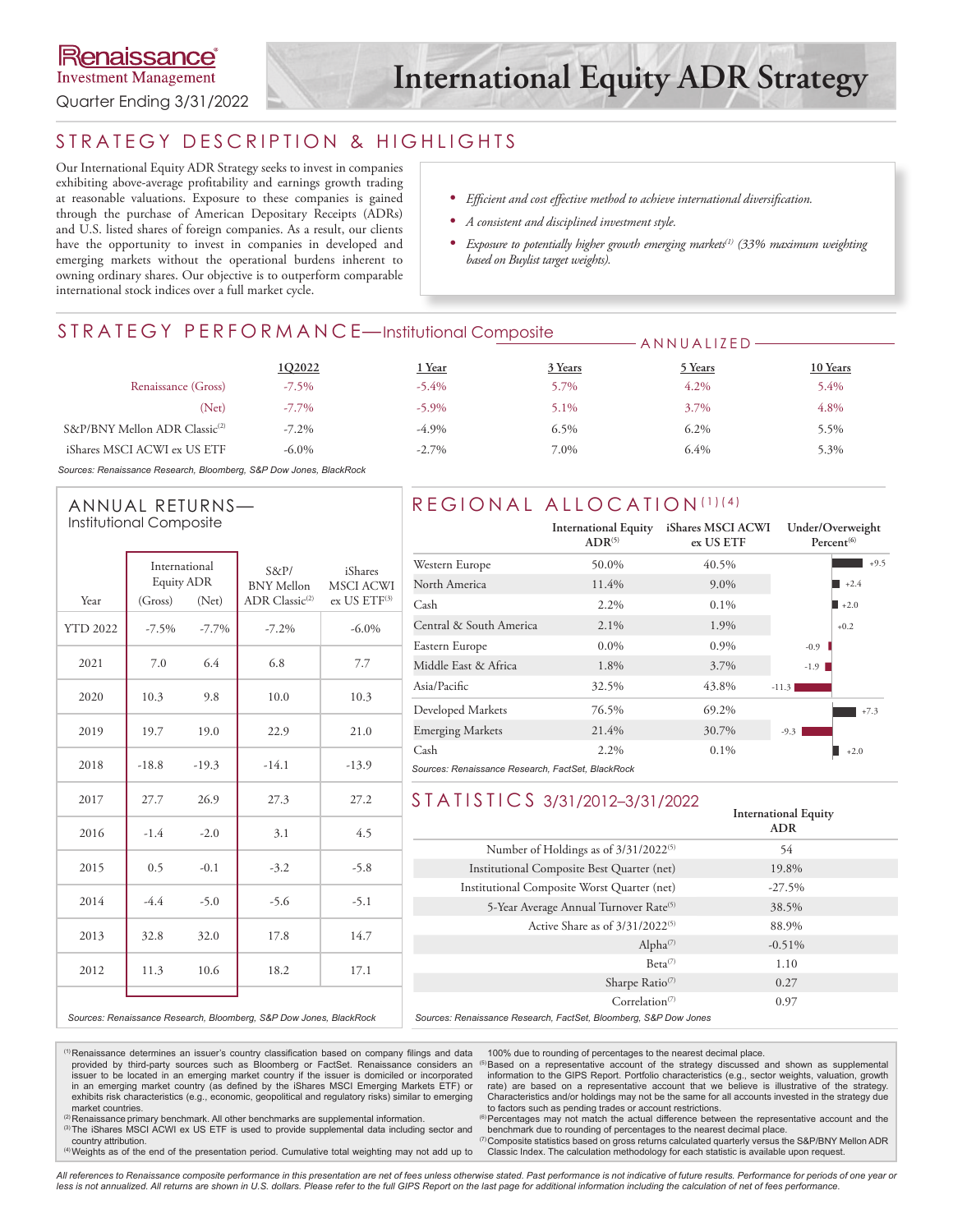# **International Equity ADR Strategy** Quarter Ending 3/31/2022

## BUY DISCIPLINE (1)



## SELL DISCIPLINE<sup>(1)</sup> RISK CONTROL



*Stock rankings are used as a tool in our sell decision process.*

- Approximately 50-60 Positions
- Equal-Weighted Positions<sup>(2)</sup>
- 40% Maximum in Any Sector<sup>(2)</sup>
- Maximum 33% Exposure To Emerging  $Markets^{(2)(3)}$
- Reviewed For Scaleback at Double-Weight<sup>(2)</sup>
- Factor Risk Assessment
- Geopolitical/Country Risk Analysis

WORST

Characteristics of Sell-Ranked Stocks

- High Valuation
- Slowing Rates of Earnings Growth
- Negative Earnings Estimate Revisions

(1) This is an overview of the investment process that guides our decision making. While stock rankings are used as a guide, the Portfolio Manager uses fundamental analysis to determine all buys and sells. © Based on Buylist target weight.<br>◎ Renaissance considers an issuer to be located in an emerging market country if the issuer is domiciled or incorporated in an emerging market country (as defined by the iShares MSCI Emer

ETF) or exhibits risk characteristics (e.g., economic, geopolitical and regulatory risks) similar to emerging market countries.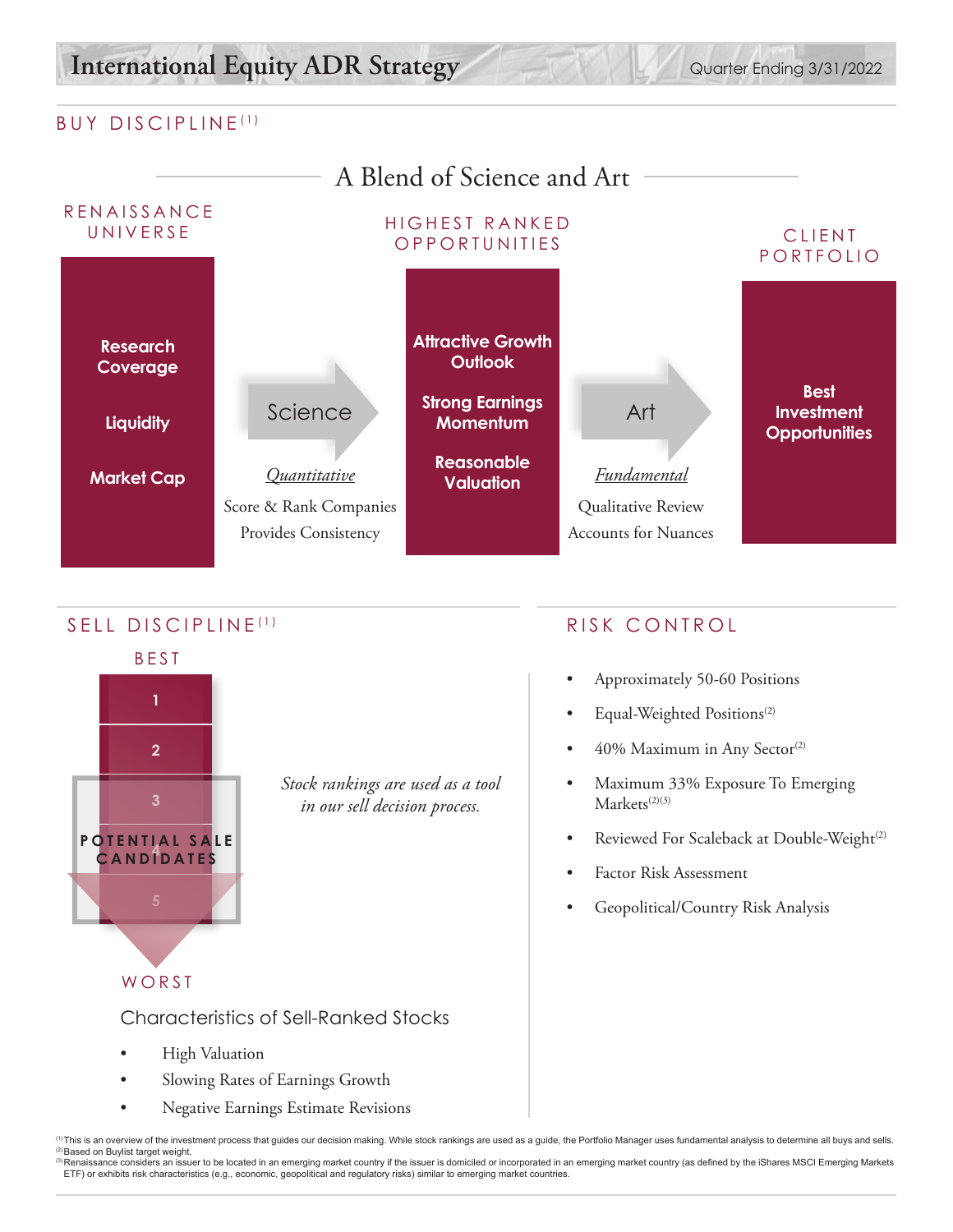# **International Equity ADR Strategy** Quarter Ending 3/31/2022

## SECTOR ALLOCATION

| Sector                        | International<br>Equity ADR(1)(2)(3) | iShares<br><b>MSCI ACWI</b><br>ex US $ETF(2)(3)$ | Under/Overweight % <sup>(4)</sup> |
|-------------------------------|--------------------------------------|--------------------------------------------------|-----------------------------------|
| Consumer Discretionary        | 15.4%                                | 11.0%                                            | $+4.4$                            |
| Information Technology        | 16.4%                                | 12.1%                                            | $+4.3$                            |
| Cash                          | 2.2%                                 | $0.1\%$                                          | $+2.0$                            |
| Materials                     | 10.5%                                | $9.0\%$                                          | $+1.6$                            |
| Utilities                     | 3.8%                                 | $3.1\%$                                          | $+0.6$                            |
| <b>Communication Services</b> | 6.6%                                 | $6.1\%$                                          | $+0.5$                            |
| Industrials                   | 11.0%                                | 12.2%                                            | $-1.2$                            |
| Energy                        | 4.3%                                 | 5.7%                                             | $-1.4$                            |
| Health Care                   | 7.1%                                 | 9.3%                                             | $-2.2$                            |
| Real Estate                   | $0.0\%$                              | 2.5%                                             | $-2.5$                            |
| Financials                    | 17.7%                                | 20.5%                                            | $-2.8$                            |
| Consumer Staples              | 5.1%                                 | 8.4%                                             | $-3.3$                            |

## Summary(1)(2)(3)(5)

| Number of Countries | 2.1   |
|---------------------|-------|
| Developed Markets   | 76.5% |
| Emerging Markets    | 21.4% |
| Cash                | 2.2%  |

### Largest Country Weights<sup>(1)(2)</sup>

| France         | 13.6%   |
|----------------|---------|
| China          | 10.1%   |
| Japan          | $9.2\%$ |
| United Kingdom | 8.3%    |
| Canada         | 7.8%    |
|                |         |

### Market Cap Exposure(1)(2)(3)(6)

| 11.2% |
|-------|
| 51.3% |
| 25.1% |
| 12.4% |
|       |

*Sources: Renaissance Research, FactSet, BlackRock*

# INTERNATIONAL EQUITY ADR STRATEGY HOLDINGS (1)(7)

| Bermuda            |  |
|--------------------|--|
| Arch Capital Group |  |

Brazil Itaú Unibanco

Canada

BRP, Canadian Pacific Railway, CGI, Vermilion Energy

China

Alibaba, ENN Energy, Geely Automobile, Lenovo Group, Tencent, Vipshop

Cayman Islands Fabrinet

Finland

Neste

France

Arkema, Capgemini, Carrefour, Constellium, Schneider Electric, Veolia Environnement, VINCI

*Sources: Renaissance Research, FactSet*

Dased on a representative account of the strategy discussed and shown as supplemental information to the GIPS<br>tion to the GIPS Report. Portfolio characteristics (e.g., sector weights, valuation, growth rate) are<br>based on a and/or holdings may not be the same for all accounts invested in the strategy due to factors such as pending trades or account restrictions.

- (2)Weights as of the end of the presentation period.
- <sup>(3)</sup> Cumulative total weighting may not add up to 100% due to rounding of percentages to the nearest decimal place.
- (4)Percentages may not match the actual difference between the representative account and the benchmark due to rounding of percentages to the nearest decimal place.<br><sup>(5)</sup>Renaissance considers an issuer to be located in an emerging market country if the issuer is do-
- miciled or incorporated in an emerging market country (as defined by the iShares MSCI Emerging Markets ETF) or exhibits risk characteristics (e.g., economic, geopolitical and regulatory risks) similar to emerging market countries.

# GICS<sup>®</sup> SECTOR INFORMATION

and described may not represent all of the securities purchased, sold or recommended for this strategy. The reader should not assume that investments in the securities identified or discussed were or will prove to be profitable. Portfolio holdings may not be current recommendations to buy or sell any security, and may no longer be held in the representative account. To request a complete list of portfolio holdings recommendations for the past year, the calculation methodology, or a list showing the contribution of every holding to the representative account's performance for the time period stated, please contact Renaissance at compliance@reninv.com.

Sector Listing according to MSCI and S&P Dow Jones data: MSCI and S&P Dow Jones do not make any express or implied warranties or representations and shall have no liability whatsoever with respect to any GICS data contained herein.

| NK<br>AR         |
|------------------|
|                  |
|                  |
| ×<br>٠<br>٠<br>× |





**Netherlands** Airbus, NXP Semiconductors, Stellantis

*Sources: Renaissance Research, FactSet*

Singapore Kulicke & Soffa Industries, United Overseas Bank

South Korea KB Financial

Sweden Volvo

Foods

ticular security. These securities may represent a portion or all of the companies held in a repre-sentative account in this strategy as of the date stated and are intended for informational purposes only. Nonperformance-based criteria have been used to select the securities listed. The past performance of these securities is no guarantee of future results. The specific securities identified

Switzerland Glencore, Holcim, Roche, UBS

Taiwan Taiwan Semiconductor Manufacturing

United Kingdom Capri Holdings, International Game Technology, HSBC, ITV, Nomad



Chemical, Sony, Tokyo Electron

<sup>(6)</sup>Based on the equity portion of the portfolio.<br><sup>(7)</sup>Any securities referenced should not be considered a recommendation to purchase or sell a par-

Renaissance Investment Management



Japan